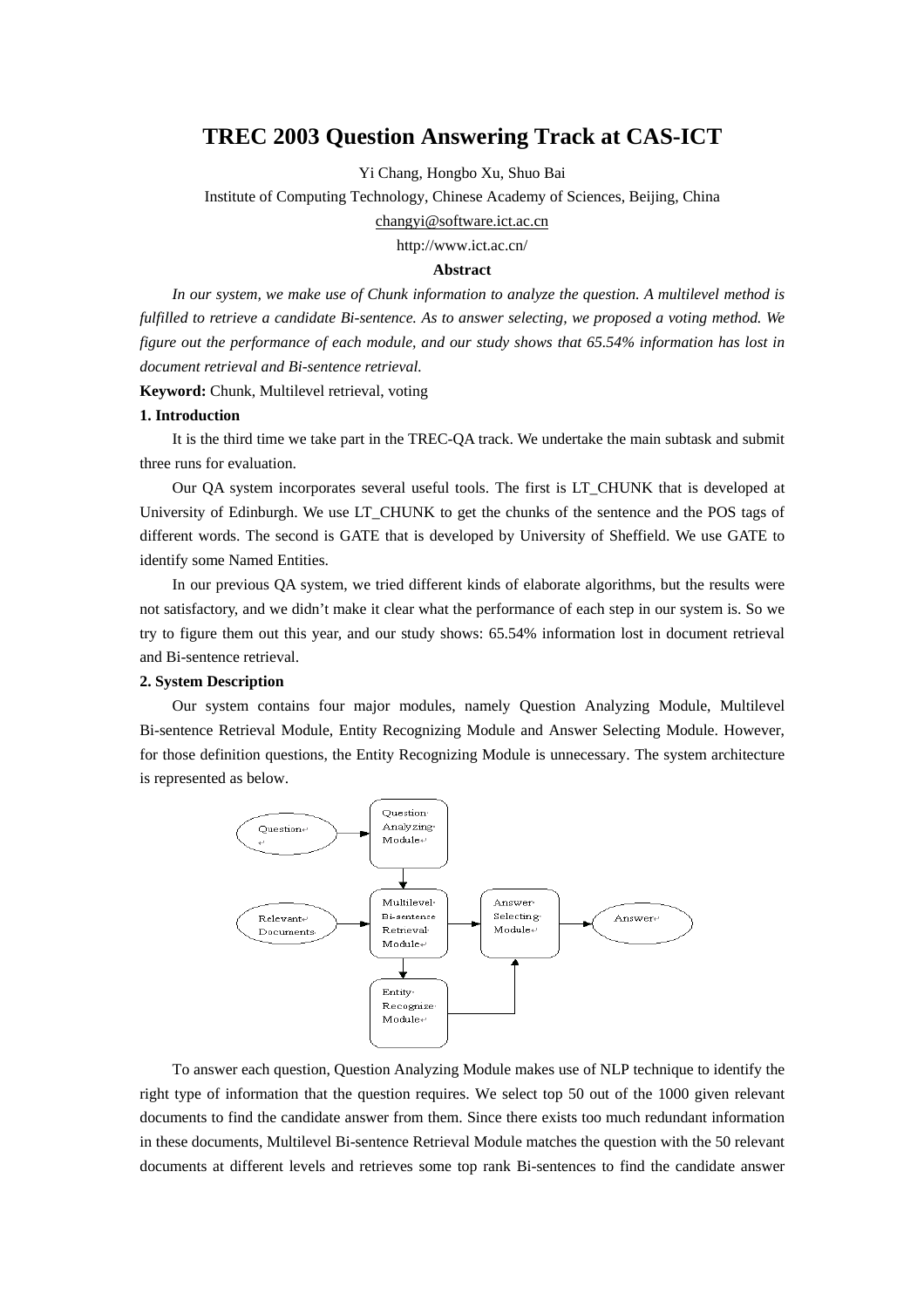from them. Entity Recognizing Module identities the candidate entities from the selected Bi-sentences, and Answering Selecting Module selects the answer in a voting method.

## **2.1 Question Analyzing Module**

Since most of the factoid and list questions ask for Named Entity (NE) as the response, Question Analyzing Module tries to identify the required NE type while parsing a question.

Some question words can map to the required NE types directly, e.g. "who"(PERSON), "where"(LOCATION), "how many"(NUMBER).

However, for most of the questions whose question word is "which" or "what", we need to find the Core Noun to help us to identify the required NE type. Core Noun is a noun in each question that indicates the answer. For example:

*[1] Which city is home to Superman?* 

*[2] Which past and present NFL players have the last name of Johnson?*

*[3] What type of bee drills holes in wood?*

The Core Noun of question [1] is "city" since the answer to the question is a city, and the Core Noun of question [2] and [3] is respectively "players" and "bee". We identify the required NE type according to a predefined Map Lexicon that consists of hundreds of nouns mapping to the NE type that can be recognized later, e.g. "city"(CITY), "player"(PERSON). We build another Abstract Noun Lexicon that consists of some abstract nouns, e.g. "type", "breed".

The algorithm to find the Core Noun is as follows:

*Step 1: Take the last noun in the first Noun Group as Core Noun;* 

*Step 2: If the Core Noun is in Abstract Noun Lexicon, find the last noun in the next Noun Group as Core Noun;* 

*Step 3: If there is no suitable noun that can be found, the Core Noun is empty.*

However, there are some questions whose required NE type cannot be recognized later by Entity Identifying Module, e.g. "bee". We regard these questions as "other NE questions" and keep their Core Noun for further matching.

The question whose Core Noun is empty is called "miscellaneous question". For example:

*[4] How did Minnesota get its name?* 

*[5] What is tequila made from?* 

To use some syntactic patterns to find its answer is a practical method, but in our current QA system we simply answer NIL.

Processing the definition question is rather simple, and we just extract the phrase to be explained.

#### **2.2 Multilevel Bi-sentence Retrieval Module**

A Bi-sentence is a pair of consecutive sentences, and a Phrase is a sequence of keywords or one keyword in a question, where a Keyword is a word in the question but not in our Stop Word list.

The goal of Multilevel Bi-sentence Retrieval Module is to find some top rank Bi-sentences most relevant to a question. According to our training results on TREC-11 QA corpus, we select top 20 Bi-sentences for the factoid and definition question and top 50 Bi-sentences for the list question.

We assume: 1) Bi-sentences that can match a phrase of a question are more relevant than those only can match separate keywords. 2) Bi-sentences that can match a phase of a question in raw form are more relevant than those only can match in stemmed form.

Since the strict matching will decrease the recall rate of the Bi-sentences retrieval, we parse a Bi-sentence for several times and match the question at different levels to improve the precision rate without decreasing the recall rate.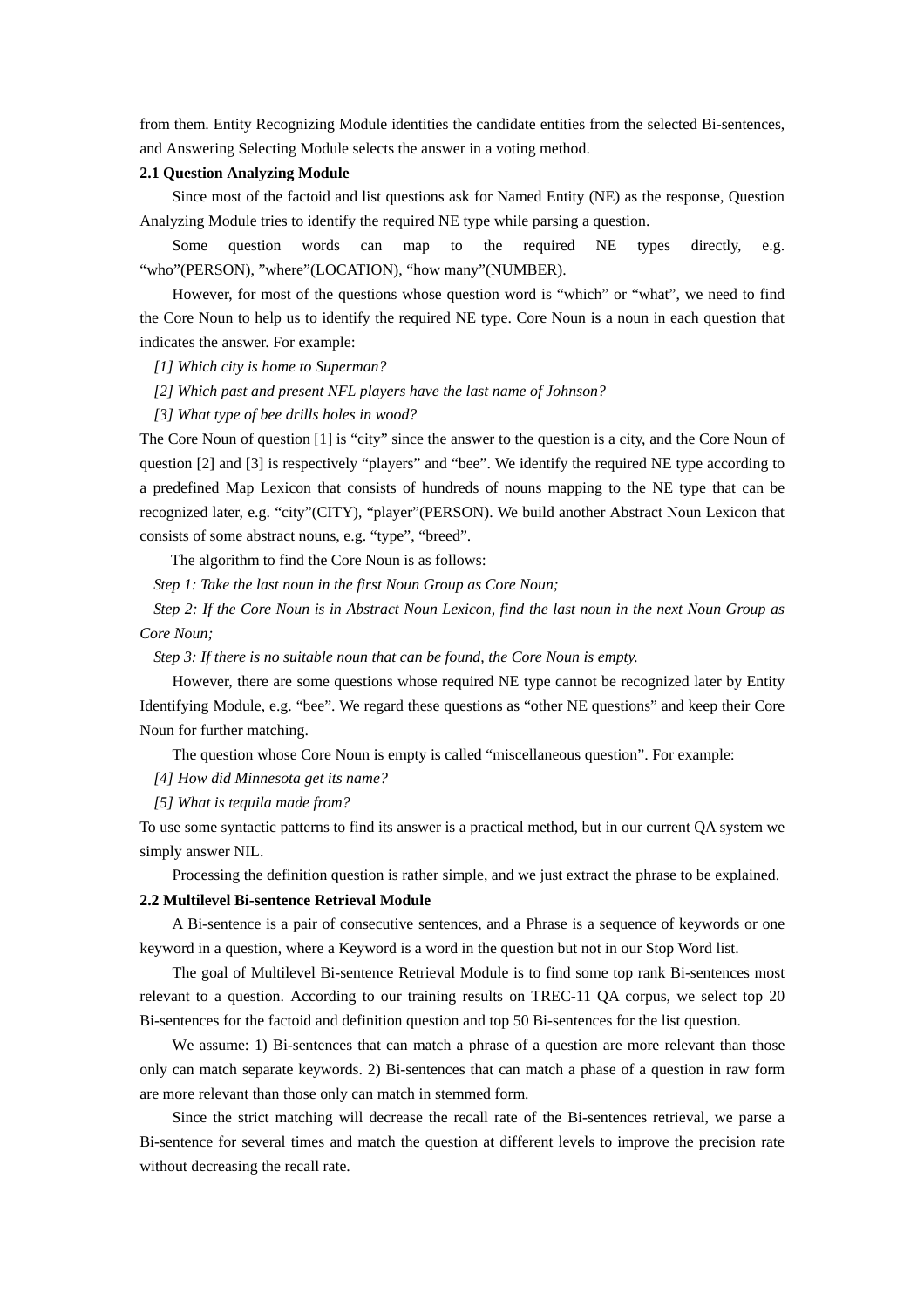For factoid and list question, our system applies a four-level method to select a candidate Bi-sentences. At each level, we define two kinds of substrings, Compulsory Phrase and Assistant Keyword. Compulsory Phrase is a phrase set in which each element is obligatory to match a Bi-sentences. Assistant Keyword is a keyword set in which each element is optional to match. Those words not belong to the Compulsory Phrase and Stop Word list are regarded as the elements of the Assistant Keyword. We compute the weight of a Bi-sentence as below:

$$
weight_p = \beta \times count_a / (count_q + count_p)
$$

where *weight*  $\Delta p$  means the weight of the Bi-sentence, *count*  $\Delta a$  means the number of matching Assistant Keyword between the question and the Bi-sentence,  $count_q$  means the number of keywords in the question,  $count_p$  means the number of keywords in the Bi-sentence and  $\beta$  is

an experiential parameter. All relevant Bi-sentences are ranked: the Bi-sentence selected from the higher level has a higher priority, and in the same level, the Bi-sentence with a larger weight has a higher priority. Furthermore, the first level is based on raw matching, while the other three levels are based on stemmed matching.

At the first level, we take the last Noun Group and the last verb in the last Verb Group as the Compulsory Phrase. And those phrases with initial capital on each word are also regarded as the Compulsory Phrase. At the second level, we move the verb from the Compulsory Phrase to the Assistant Keyword because the verb is difficult to match and we don't fulfill the verb expansion. At the third level, we only leave those phrases composed of successive initial capital words as the Compulsory Phrase. At the last level, the Compulsory Phrase is empty, all words belong to Assistant Keywords, and this is equal to the method in our previous QA system to compute relevance between the question and the candidate Bi-sentences.

For definition question, our system simply takes a two-level method to select a candidate Bi-sentence. At the first level, we take the phrase to be explained as the Compulsory Phrase. A Bi-sentence selected not only matches the Compulsory Phrase but also matches the definition pattern proposed by InsightSoft<sup>[1]</sup>. In the second level, we just regard each keyword in the question as Assistant Keyword, and then find the most relevant Bi-sentences according to the weight.

### **2.3 Entity Recognizing Module**

We use GATE to recognize some types of Named Entities, such as PERSON, LOCATION, COUNTRY, etc. And we take some new strategies to recognize other simple types, such as YEAR, COLOR, DISEASE, etc.

For those questions whose required NE type is identified, we recognize the required NE as our candidate answer. However for those questions whose required NE type cannot be identified, we make use of Core Noun to construct the possible phrase as the candidate entity by some syntactic rules.

## **2.4 Answer Selecting Module**

In the top 20 Bi-sentences of each factoid question, we may find more than one suitable Named Entity. How to choose the most suitable NE as the answer in our system is difficult, since the NE type is the only semantic information we used.

We assume that the answer in the top 20 Bi-sentences is most likely to appear for several times, so we use a voting method to select the answer. In our experiments on TREC-11 QA corpus, the voting method has an improvement of 15.58% comparing with the method that simply select the first one as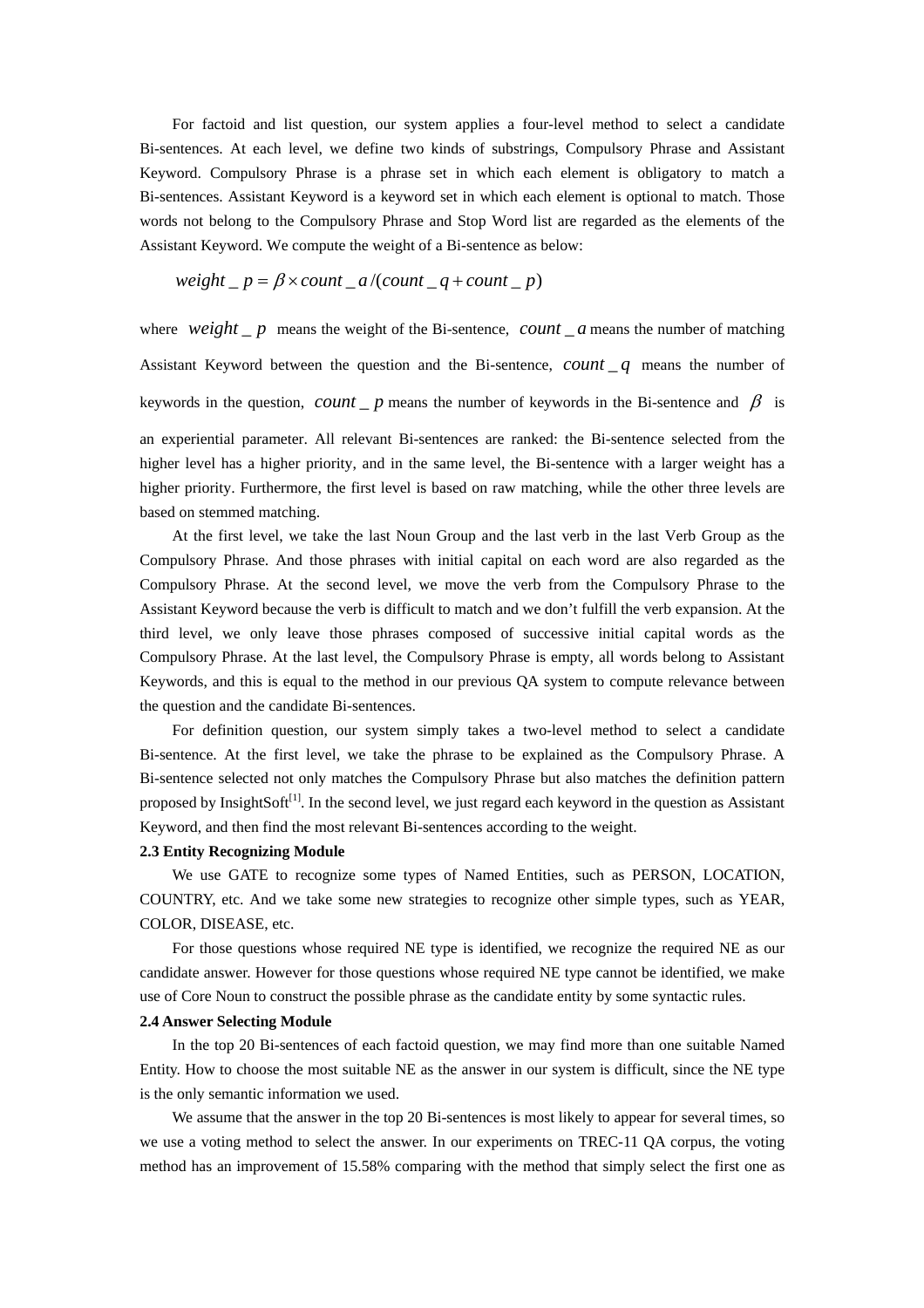the answer.

We also study the weighted voting method, where the weight of the candidate answer decreases with the rank of the Bi-sentence. However, in our experiments on TREC-11 QA corpus, the results are similar to the voting method above.

For list question, since the answer number of each question is not known, we choose the entities whose frequency in voting are beyond a threshold. According to training results on TREC-11 QA corpus, our threshold varies from the required NE type.

For definition question, we simply choose the first Bi-sentence as the answer.

# **3. Result**

We don't try radically different methods in our three runs, and instead we simply make little change to get a steady output. Table 3.1 shows our results. In run A, we answer NIL for those "other NE question" whose required NE type is highly depended on Core Noun, and we only take part of the definition patterns into effect. In run B, we use some looser rules to construct the possible NE for "other NE question", while in run C we use some stricter rules.

| RunID                   | Factoid  | #Correct | #Inexact | #Unsupported | List  | Definition | Final |
|-------------------------|----------|----------|----------|--------------|-------|------------|-------|
|                         | Accuracy | (#NIL)   |          |              | Ave F | Ave F      | Score |
| ICTQA2003A $\mid$ 0.128 |          | 53(21)   | 6        | 6            | 0.091 | 0.142      | 0.122 |
| ICTQA2003B              | 0.140    | 58(17)   |          | 8            | 0.089 | 0.149      | 0.130 |
| ICTQA2003C   $0.145$    |          | 60(14)   | 8        | 10           | 0.091 | 0.149      | 0.133 |

### Table 3.1

## **4. Error Analysis**

Here we just focus our analysis on factoid questions because it is easier to get a quantitative evaluation at each step than that of the other two types of questions. Since we simply answer NIL whenever we cannot find an answer, we have no opinion to the NIL questions. So we only focus our analysis on the question whose answer is not NIL. All of the error analysis is studied from the result of run C.

#### **4.1 Question Analyzing Error**

Table 4.1 shows the distribution of the question analysis and the error rate in each question category.

| <b>Ouestion</b> | #Total   | identified<br>#NE | $\#$ Other NE   | #Miscellaneous  |
|-----------------|----------|-------------------|-----------------|-----------------|
| type            | Ouestion | Ouestion/#Wrong   | Question/#Wrong | Question/#Wrong |
| Factoid         | 413      | 275/5             | 123/24          | 15/1            |
| List            | 37       | 24/0              | 13/0            | 0/0             |
| Definition      | 50       |                   |                 | 50/0            |

#### Table 4.1

The performance of Question Analyzing Module is fairly satisfactory, and the overall accuracy of question analysis is 94%. There are two main reasons for the rest 30 questions incorrectly analyzed: 1) 16.7% (5/30) error is caused by chunk error of LT\_CHUNK. 2) 83.3% (25/30) error is that our Question Analyzing algorithm cannot cover all questions.

# **4.1 Retrieval Error**

# **4.1.1 Document Retrieval Error**

According to the our statistical result, there are 275 out of 413 factoid questions whose answers